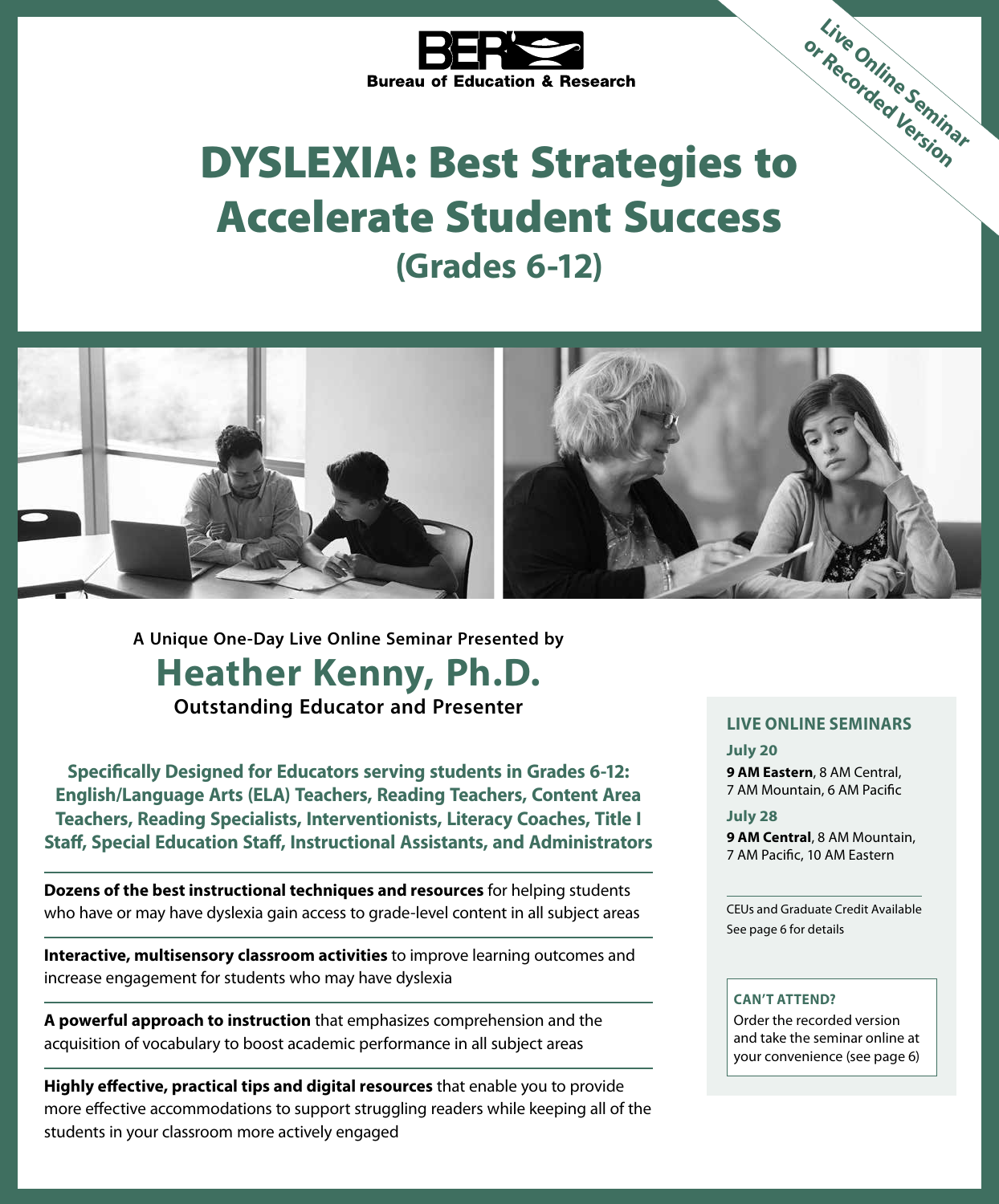# **Ten Key Benefits of Attending**

"Thank you for all of your expertise. I have been able to take away so much valuable information and experience."



### **Who Should Attend**

Educators serving students in Grades 6-12: English/Language Arts (ELA) Teachers, Reading Teachers, Content Area Teachers, Reading Specialists, Interventionists, Literacy Coaches, Title I Staff, Special Education Staff, Instructional Assistants, and Administrators

### **1. Provide Students Who Are Reading Below Grade Level with Access to Grade-Level Content**

Learn strategies and techniques to provide struggling readers with the critical information that they need to keep pace in their content area classes

### **2. Explore Digital Tools to Support Students Who May Have Dyslexia**

Learn about free or low-cost technologies that can be easily implemented in the classroom to improve the reading, writing, and spelling performance of students who may have dyslexia

### **3. Discover Easy-to-Implement Classroom Accommodations that Promote Student Success**

Incorporate changes that can increase student engagement with content and enable students with dyslexia to accurately demonstrate their knowledge, skills, and abilities

### **4. Detect Subtle Student Behaviors that May Indicate Signs of Dyslexia**

Learn to recognize struggling readers who may be "hiding in plain sight" and gain helpful strategies to support them in overcoming learning difficulties

### **5. Motivate Reluctant Readers with Highly Interactive Reading Strategies**

Learn a lesson-planning framework that is suitable for any content area and can be used to engage students, boost comprehension, and increase student interest

### **6. Provide Age-Appropriate Phonics and Fluency Instruction to Strengthen Reading and Spelling Skills**

Preserve the dignity of students who may have dyslexia with instructional techniques that improve foundational literacy skills

### **7. Activate Comprehension Processes to Promote Reading Success**

Gain strategies that will prompt all students, particularly those who may have dyslexia, to monitor their understanding of texts and think critically about what they read

### **8. Discover the Power of Multisensory Instruction**

Learn how to engage visual, auditory, and kinesthetic-tactile pathways during instruction to enhance memory and promote robust learning outcomes

### **9. Boost Engagement with Highly Interactive Instructional Techniques**

Teach your students helpful strategies they can use independently to overcome reading, writing, and spelling roadblocks

### **10. Receive a Comprehensive Dyslexia Digital Resource Handbook**

Each participant will receive an extensive digital resource handbook specifically designed for this seminar … Leave this seminar with the best strategies for helping your students succeed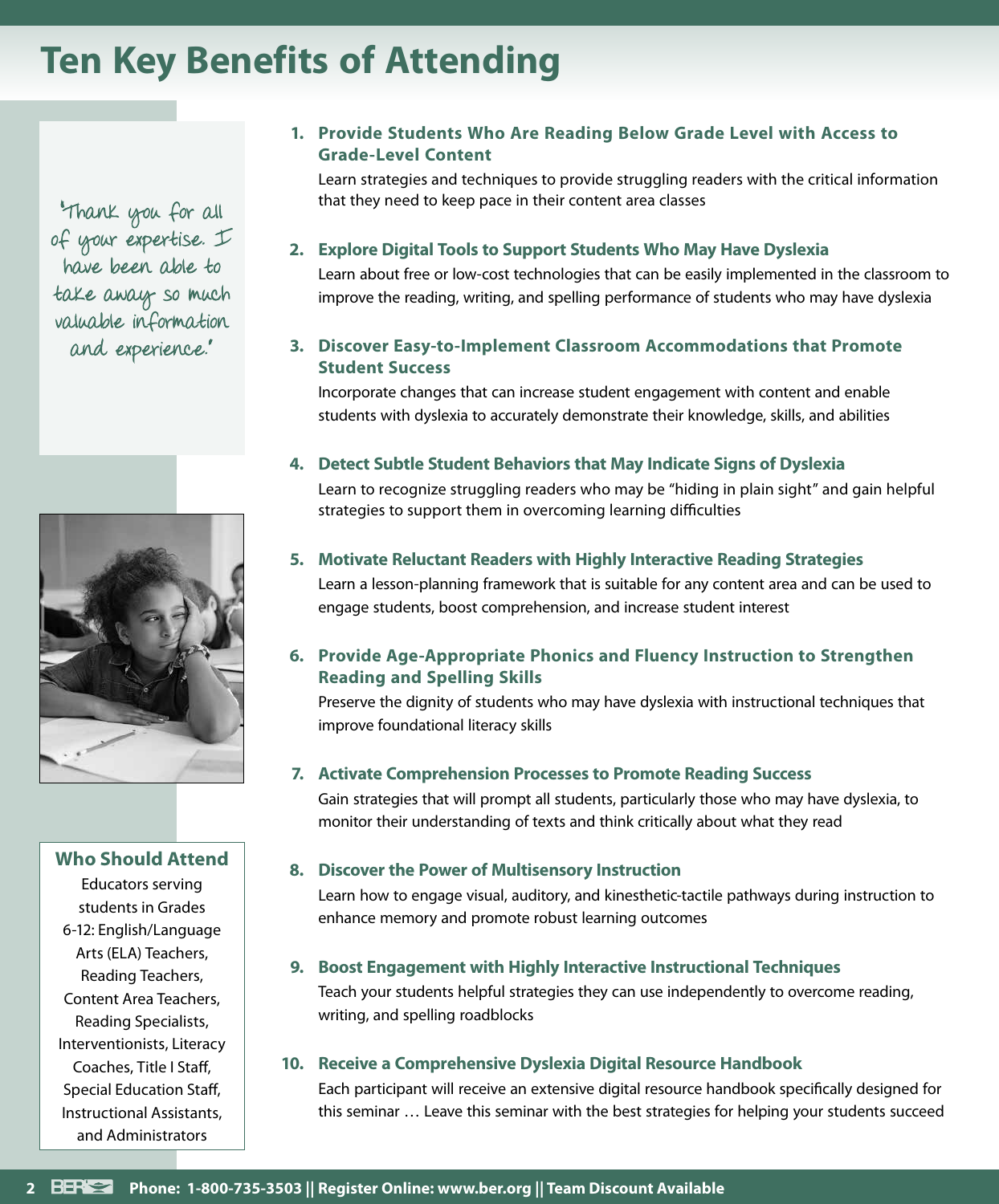# **Outstanding Strategies You Can Use Immediately**

### **What You Will Learn ...**

- **• Dozens of strategies and techniques** to help students who have or may have dyslexia gain access to information that they may not be able to read on their own
- **• Activities and strategies to increase engagement and improve learning outcomes** for students who may have dyslexia
- **• Age-appropriate phonics, decoding, encoding, and fluency techniques** to help belowgrade-level readers develop mastery of important foundational skills
- **•** Assessment tools that will enable you to **identify struggling readers** who are hiding in plain sight and pinpoint areas of need
- **• Recommendations for providing appropriate accommodations** to students who struggle with reading, writing, and spelling
- **• Teaching strategies that strengthen students' comprehension and vocabulary knowledge**, which can help students with dyslexia compensate for word recognition difficulties
- **•** Tips and techniques for **incorporating technology into your classroom** to increase engagement and support students with dyslexia
- **• Explicit, brain-based instructional strategies** that enhance memory and promote robust learning outcomes
- **•** Evidence-based instructional techniques that **help all students acquire new information** in content-area subjects, but are especially supportive of students with dyslexia and reading impairments
- **•** Practical suggestions for **differentiating instruction and providing opportunities** for cooperative learning and student choice
- **• Multisensory learning strategies that make learning fun**, active, and memorable
- **•** Research-based comprehension and vocabulary-building techniques that **motivate students and prompt them to monitor their comprehension**
- **• Graphic organizers and digital tools** that make writing easier for students who have or who may have dyslexia





"Dr. Kenny is not only knowledgeable, but also relatable. I appreciate her sharing her experience and expertise with us."

### **Practical Ideas and Strategies**

Once students reach middle and high school, it is often assumed that they have acquired foundational literacy skills. In fact, research demonstrates that many older students have significant difficulties with reading, writing, and spelling which adversely impacts their performance in all subject areas. If you are seeking up-to-date information and strategies to support the students in your classroom who have or may have dyslexia, and to improve their academic performance, then you won't want to miss this **NEW**, highly informative and practical seminar. Drawing upon cutting-edge research findings, literacy expert, **Heather Kenny**, will provide you with an overview of what dyslexia is, how the dyslexic brain processes information, how to recognize and remediate students with reading and spelling difficulties, and how to use brain-based teaching strategies to ensure that even students who are currently reading below-grade-level can gain access to information that is needed for success in their content area subjects. Gain a wealth of knowledge, and a plethora of instructional techniques that will help you enhance your instruction for students who fit the dyslexic profile. Learn a powerful approach to instruction that can improve foundational literacy skills, boost overall academic performance, and increase the self-esteem and self-efficacy of students with dyslexia.

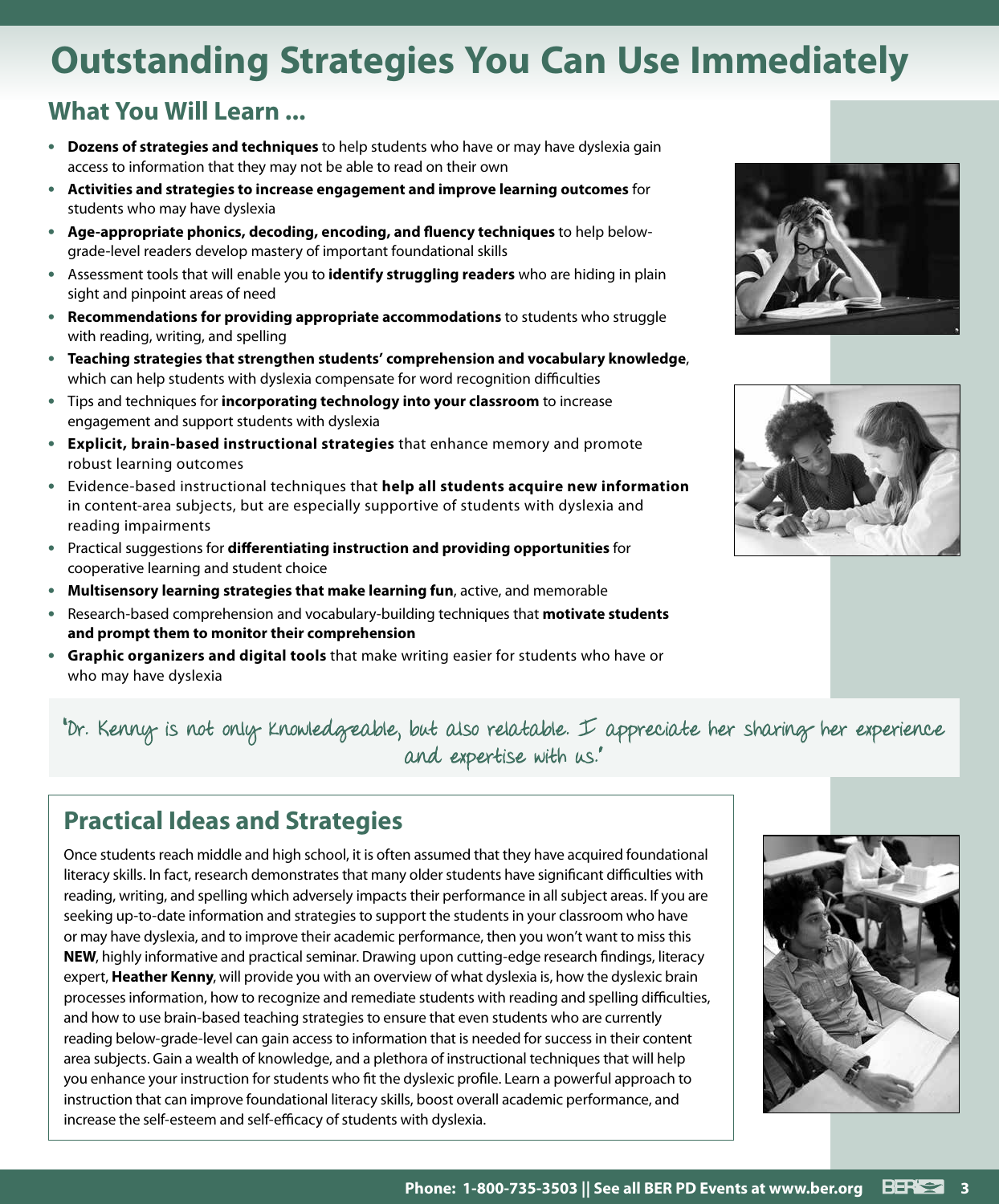# **A Message From Seminar Leader, Heather Kenny**

### **Uniquely Qualified Instructor**

#### **Dr. Heather Kenny** is an

outstanding educator and presenter. Over the course of her 25-year career in education, she has served as a classroom teacher, reading interventionist, and dyslexia tutor. Heather works closely with schools and districts to support teachers in implementing practical, science-based instructional techniques that improve literacy outcomes.

Heather understands the challenges that today's educators face as they strive to address the needs of all readers. She is passionate about empowering teachers with knowledge and skills so that they are well-equipped to provide their students, particularly those who fit the profile of dyslexia, with optimally-effective literacy instruction.

The author of several books and articles, Heather has written *DYSLEXIA: Best Strategies to Accelerate Student Success (Grades 6-12)*, the extensive digital resource handbook each participant will receive. Her highly informative and inspiring seminars are filled with practical advice and strategies that you can take back to your classroom and use immediately. Heather's seminar will equip you with knowledge and resources to help **all** of your students, particularly those with dyslexia, reach their full academic potential.

#### Dear Colleague:

As teachers, we all care deeply about the success of our students. It can be frustrating for us to work with students who struggle, despite our best efforts to teach them. It is often even more frustrating for the students themselves who may suffer from undiagnosed dyslexia, which takes a toll on their confidence and self-esteem and frequently prevents them from reaching their full academic potential.

Thanks to new research findings, we now understand how to recognize these students who often mask their difficulties with reading and spelling and hide in our classrooms in plain sight. We also know how to best support them. Not only is it critical that we provide them with targeted instruction to improve their word-level reading and spelling and fluency in a manner that preserves their dignity, but we must be deliberate to ensure that these students, who are typically reading below grade level, are able to access information and vocabulary so that they can fully engage in their content area subjects. Low literacy does not equate with low intelligence. By adapting our instruction and assessment techniques, we can ensure that diagnosed or undiagnosed students who fit the dyslexic profile, can experience academic success. Perhaps the best news of all is that the highly effective, research-based techniques that are recommended for students with dyslexia, are often the same techniques that can accelerate the learning of *all* of our students!

In preparation for this seminar, I have amassed a wealth of highly practical information, resources, strategies, tips, and techniques that can help you optimize your instruction for students with dyslexia. I am excited to spend the day with you, and with other educators, sharing teacher-friendly, time-efficient strategies that you can take back to your own classroom and implement immediately to help your students succeed!

I look forward to meeting you soon.

Yours in literacy,

Kleather Terry

Heather Kenny

**P.S. I know how precious your time is, so I am committed to making this day interesting, informative, and very practical!**

"…I have amassed a wealth of highly practical information, resources, strategies, tips, and techniques that can help you optimize your instruction for students with dyslexia."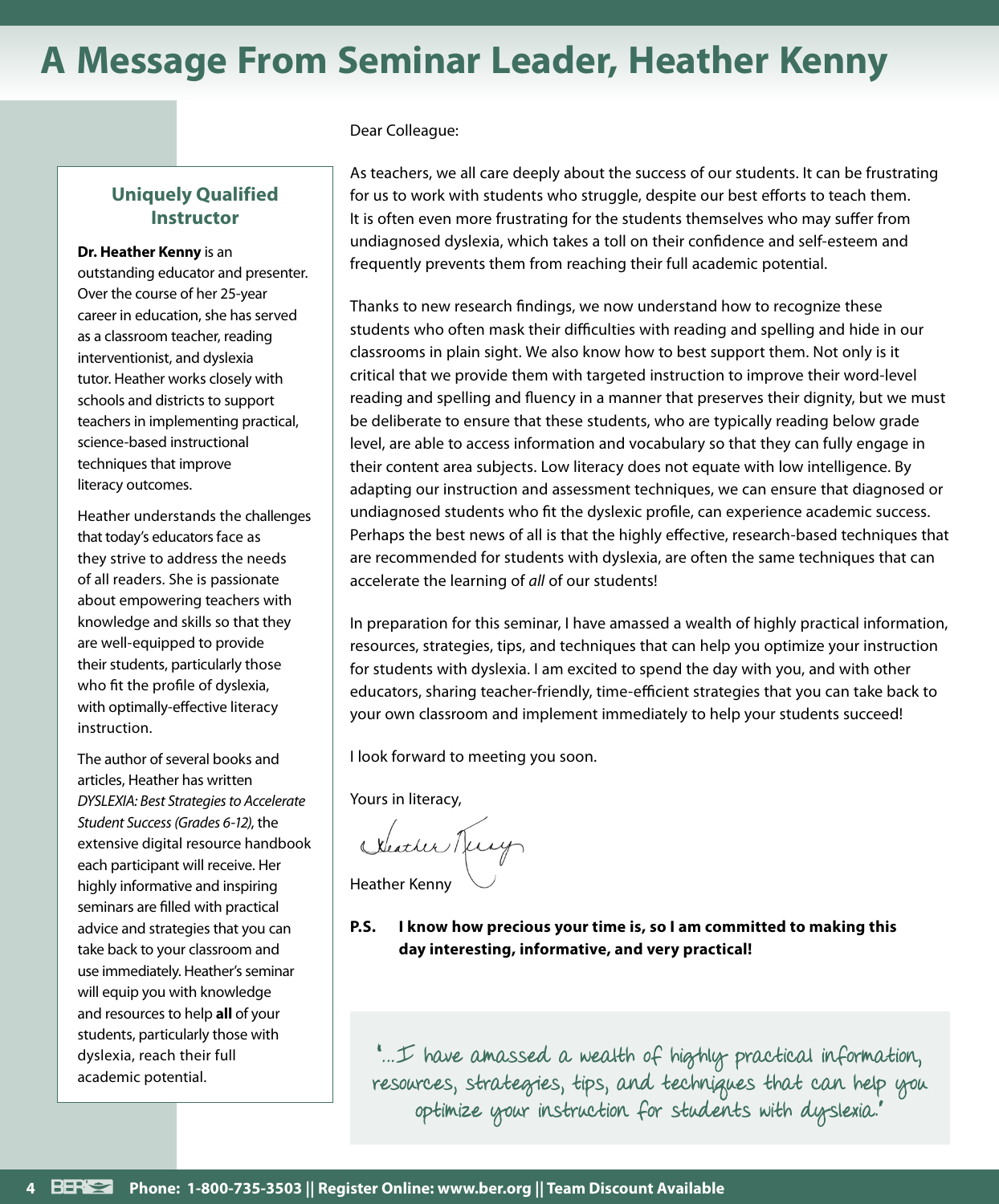# **What Your Colleagues Say About Heather Kenny**

*"You are truly such an inspiration. Your professionalism and positivity are unparalleled! I am grateful that I have had the opportunity to learn from you."*

*"Thank you so much for another interesting and exciting course. I have already enjoyed trying out some strategies I took away."*

*"You will learn so much from this seminar with Dr. Kenny. She was fantastic."*

*"I purposely seek out your courses because I feel like I learn so much!"*

*"I learned more in this course than at any other time in my academic career."*

*"I can't thank you enough for your excellent reading program. I'm thankful that I worked with you."*

*"Thank you so much for sharing the wonderful strategies with me. I am very excited to use them in my classroom!"*

*"You have such an incredible amount of knowledge that it just boggles my mind. You are also a very caring and supportive instructor and I can't thank you enough for that."*



# **About BER Seminars**

### **Outstanding Instructors**

All programs are led by outstanding, top-rated BER national trainers.

### **Extensive Digital Resource Handbook**

You'll receive an extensive digital Resource Handbook full of practical strategies and resources.

### **Highly Interactive**

You'll be able to ask questions, consult with the instructor, and share ideas with other participants.

### **Program Guarantee**

As we have for 45 years, we guarantee the high quality of our programs. If you are not satisfied, we'll give you a 100% refund.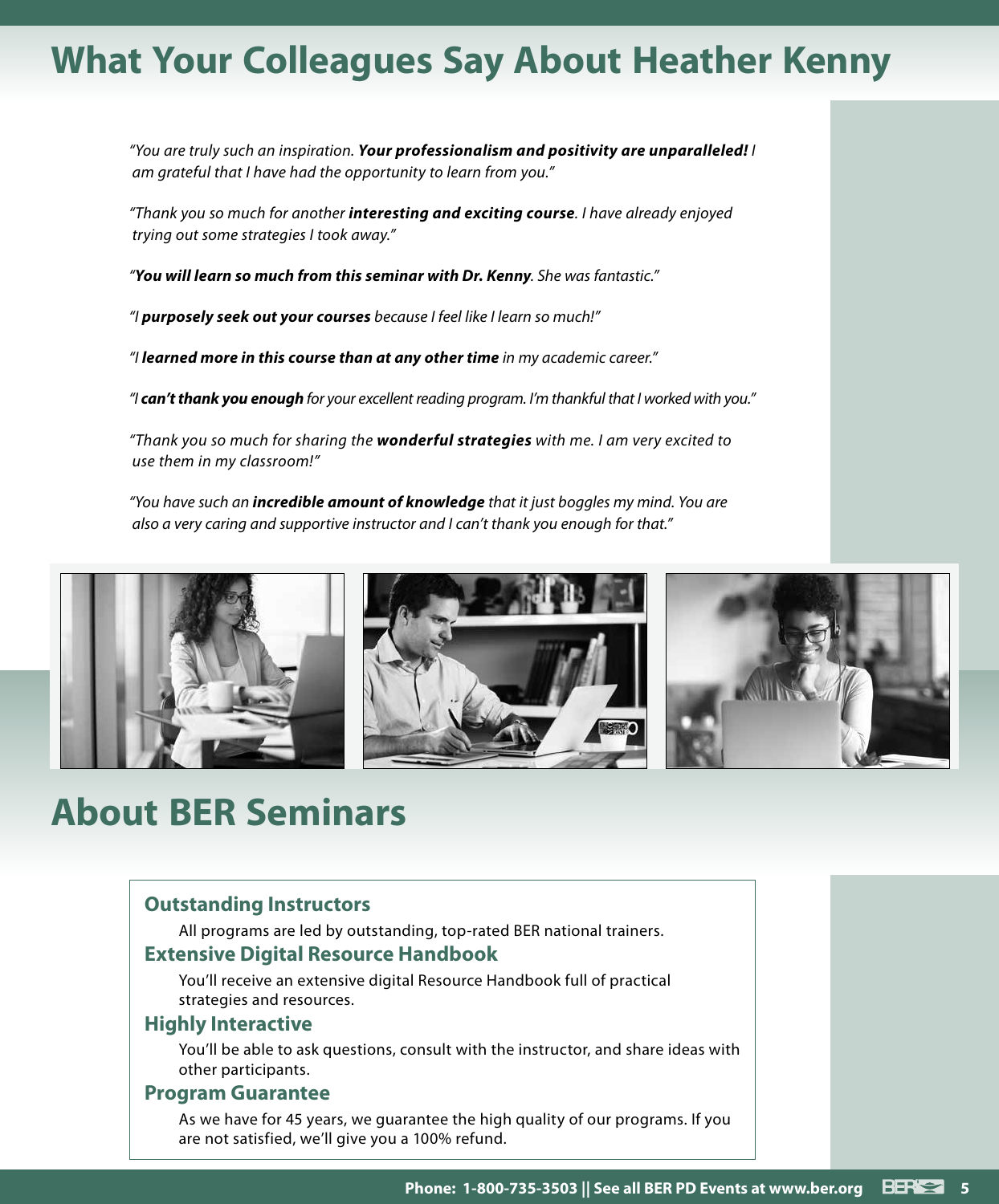# **Special Benefits of Attending**



"Heather explains everything so clearly. Things I have struggted to understand for years are now finally making sense to me. The only way to explain that feeling is empowerment."

### **On-Site Training**

Most BER seminars can be brought to your school or district in-person or online. See the options at www.ber.org/onsite or call 877-857-8964 to speak to one of our On-Site Training Consultants.

### **Extensive Digital Resource Handbook**

Each participant will receive an extensive digital resource handbook giving you access to countless strategies. The handbook includes:

- Practical, research-based teaching techniques and classroom activities for supporting students who have or may have dyslexia
- Important information on the characteristics of dyslexia and how to recognize students who mask poor reading, writing, and spelling skills
- Age-appropriate instructional techniques to increase the confidence and improve the reading and spelling skills of students with dyslexia
- Highly effective, engaging, and interactive instructional techniques that increase vocabulary knowledge and promote comprehension of content area subjects
- Suggestions for differentiating instruction for students with dyslexia and increasing motivation

### **Meet and Share**

This seminar provides a wonderful opportunity for participants to meet and share ideas with other educators interested in strategies for helping students who have or may have dyslexia.

#### **Consultation Available**

Heather Kenny will be available at the seminar for consultation regarding your questions and the unique needs of your own program.

### **Meet Inservice Requirements / Earn State CEUs**

Participants of Live Online Seminars and those completing the Recorded Version online can receive a certificate of participation that may be used to verify five continuing education hours. For details about state CEUs available, visit www.ber.org/ceus

### **Earn One to Four Graduate Semester Credits**

Up to four graduate level professional development University of Massachusetts credits are available with an additional fee and completion Global Anonprofi of follow up practicum activities. Details for direct

enrollment with University of Massachusetts Global, will be available at this program.

### **Can't Attend?**

### **Other Professional Development Options:**

### **Recorded Version of the Seminar**

A video recorded version of this seminar will be available to take online at your convenience. You'll have access to the entire course and to the extensive digital resource handbook. Optional CEUs and graduate credit available. To enroll, see registration form on page 7.

### **Related On-Demand Online Courses**

BER offers educators a wide range of online courses that are affordable, fun, fast, and convenient. BER is now offering On Demand Video-Based courses. You may earn optional graduate-level credits for most courses. See the catalog of available courses at www.ber.org/online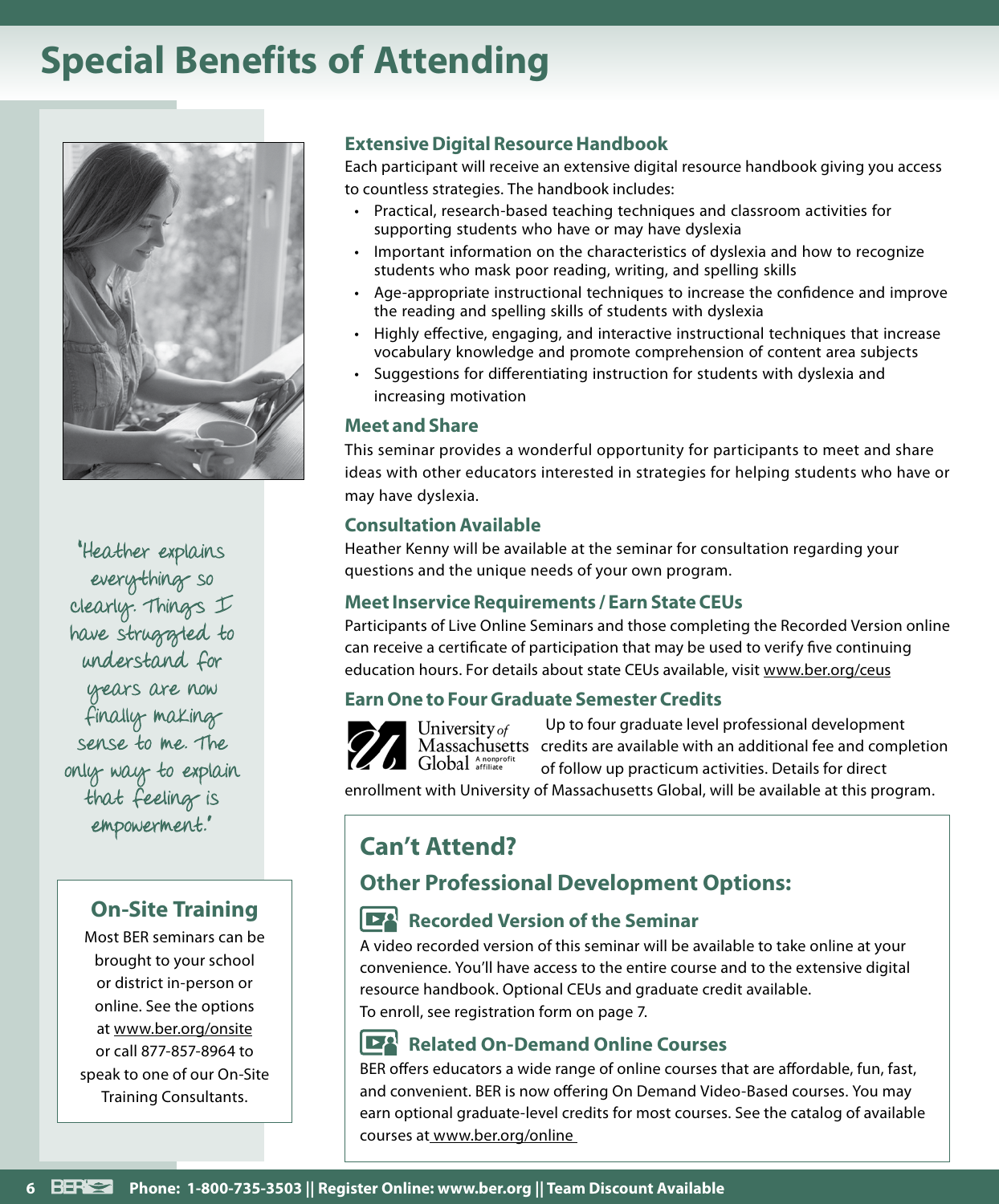### **DYSLEXIA: Best Strategies to Accelerate Student Success (Grades 6-12)**

| <b>Registration (HD12M1)</b>                                                                                                                                                                                                                      | <b>FIVE EASY WAYS TO REGISTER:</b>                                                                                                                                                                       |
|---------------------------------------------------------------------------------------------------------------------------------------------------------------------------------------------------------------------------------------------------|----------------------------------------------------------------------------------------------------------------------------------------------------------------------------------------------------------|
| □ 1. Live Online: July 20, 2022 (Start time: 9 AM Eastern)                                                                                                                                                                                        | <b>REGISTER ONLINE at: www.ber.org</b><br>EE)                                                                                                                                                            |
| 2. Live Online: July 28, 2022 (Start time: 9 AM Central)<br>□<br>$-$ or $-$                                                                                                                                                                       | <b>EMAIL this form to: register@ber.org</b>                                                                                                                                                              |
| 3. I'd like to order the recorded version of this seminar<br>$\Box$                                                                                                                                                                               | PHONE toll-free: 1-800-735-3503<br>(Weekdays 5:30 am - 4:00 pm Pacific Time)                                                                                                                             |
| <b>FIRST NAME</b><br>M.I.<br><b>LAST NAME</b>                                                                                                                                                                                                     | FAX this form to: 1-425-453-1134                                                                                                                                                                         |
| POSITION, SUBJECT TAUGHT<br><b>GRADE LEVEL</b>                                                                                                                                                                                                    | MAIL this form to: Bureau of Education & Research<br>915 118th Avenue SE . PO Box 96068<br>Bellevue, WA 98009-9668                                                                                       |
| SEMINAR NUMBER: _<br>(Please see list above)                                                                                                                                                                                                      | <b>Program Hours</b>                                                                                                                                                                                     |
| List additional registrants on a copy of this form                                                                                                                                                                                                | All Live Online Seminars are scheduled 9:00 AM – 3:30 PM. Check in 15                                                                                                                                    |
| <b>SCHOOL NAME</b>                                                                                                                                                                                                                                | minutes prior. Registrants will be sent login information by email four days<br>before their Live Online Seminar.                                                                                        |
| SCHOOL MAILING ADDRESS                                                                                                                                                                                                                            | <b>Fee</b>                                                                                                                                                                                               |
|                                                                                                                                                                                                                                                   | The registration fee is \$279 per person, \$259 per person for groups of<br>three or more registering at the same time. Call us at 1-800-735-3503                                                        |
| <b>CITY &amp; STATE</b><br>ZIP CODE                                                                                                                                                                                                               | for groups of ten or more. Payment is due prior to the program.<br>Fee includes seminar registration, a certificate of participation and                                                                 |
| SCHOOL PHONE NUMBER<br>HOME PHONE NUMBER                                                                                                                                                                                                          | an extensive digital resource handbook. The fee is the same for                                                                                                                                          |
| $\lambda$                                                                                                                                                                                                                                         | Live Online Seminars or Recorded Seminars.                                                                                                                                                               |
| Registration confirmations and login details are sent via e-mail                                                                                                                                                                                  | <b>Cancellation/Substitutions</b><br>100% of your paid registration fee will be refunded if you can't attend                                                                                             |
| E-MAIL ADDRESS (REQUIRED FOR EACH REGISTRANT)                                                                                                                                                                                                     | and notify us at least 10 days before the seminar. Late cancellations<br>made prior to the event date will be refunded less a \$15 service fee.<br>Substitutions may be made at any time without charge. |
| HOME MAILING ADDRESS                                                                                                                                                                                                                              | <b>Program Guarantee</b>                                                                                                                                                                                 |
|                                                                                                                                                                                                                                                   | We stand behind the high quality of our programs by providing the                                                                                                                                        |
| <b>CITY &amp; STATE</b><br>ZIP CODE                                                                                                                                                                                                               | following unconditional guarantee: If you are not satisfied with this<br>program, we'll give you a 100% refund of your registration fee.                                                                 |
| <b>IMPORTANT - PRIORITY ID CODE: EHD12M1</b>                                                                                                                                                                                                      | <b>Further Questions</b><br>Call the Bureau of Education & Research (800) 735-3503 or visit<br>us online at www.ber.org. The Bureau is North America's leading                                           |
| <b>METHOD OF PAYMENT - Team Discount Available</b><br>The registration fee is \$279 per person,<br>for teams of three or more registering at the same time, the fee is \$259<br>per person. Payment is due prior to the program. No cash, please. | presenter of PD training for professional educators. Programs<br>are based on sound research, are highly practical in content and<br>consistently receive excellent evaluations.                         |
| $\Box$ A check (payable to <b>Bureau of Education &amp; Research</b> ) is attached                                                                                                                                                                |                                                                                                                                                                                                          |
| $\Box$ A purchase order is attached, P.O. #<br>(Be sure to include priority ID code on the P.O.)                                                                                                                                                  |                                                                                                                                                                                                          |
| $\Box$ Charge my:<br>□ MasterCard<br>$\square$ VISA<br>$\square$ Discover                                                                                                                                                                         |                                                                                                                                                                                                          |
| MO/YR<br>(Found on back of card)                                                                                                                                                                                                                  |                                                                                                                                                                                                          |
| Please print name as it appears on card                                                                                                                                                                                                           | <b>HD12M1</b><br>© 2022 Bureau of Education & Research. All rights reserved.                                                                                                                             |
|                                                                                                                                                                                                                                                   |                                                                                                                                                                                                          |